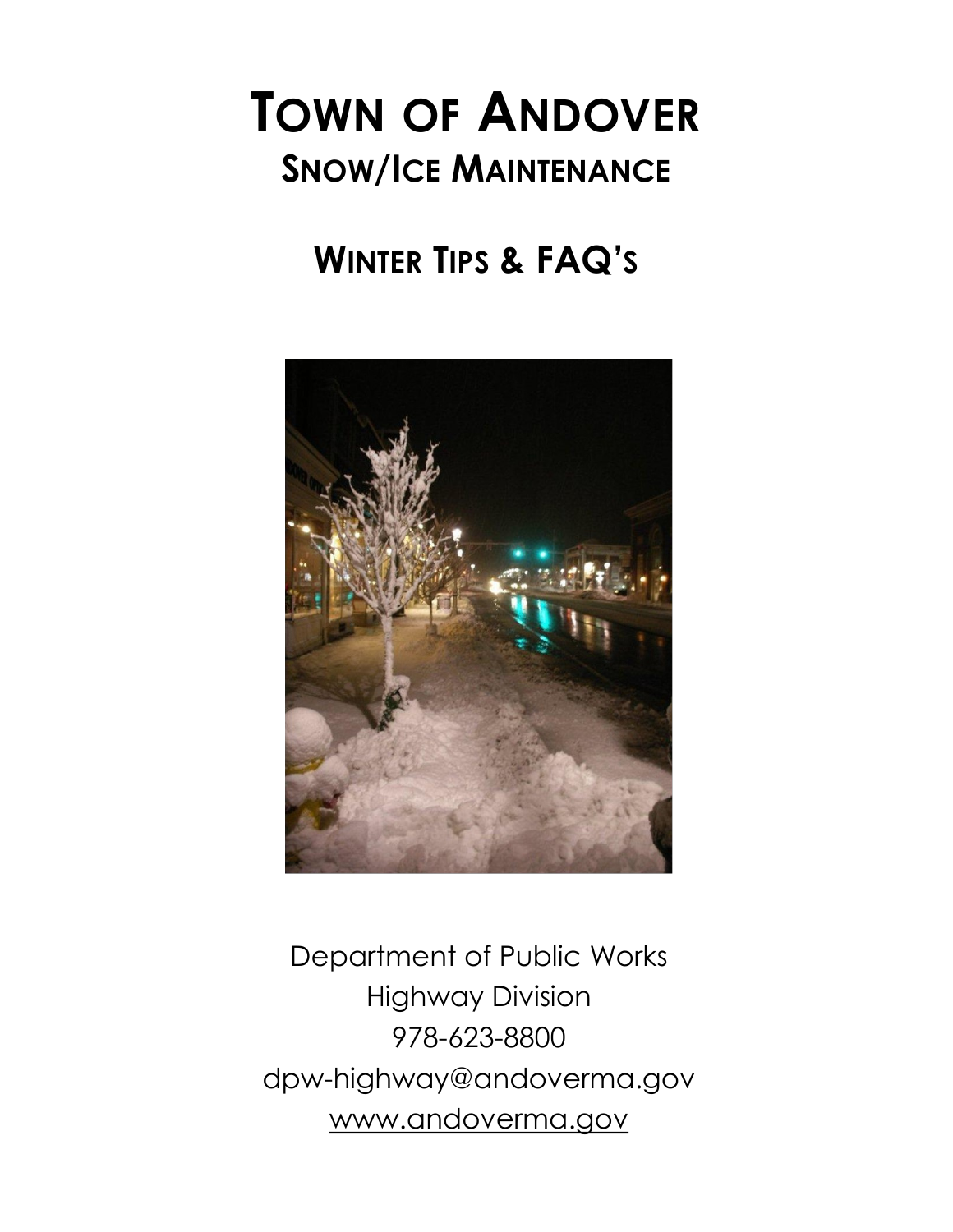# WINTER TIPS

### **TREATMENT OF ROADWAYS**

The Andover Dept. of Public Works is responsible for plowing and sanding approximately 450 lane miles of roadways. This is achieved through both DPW employees and private contractors.



It may take 3 to 4 hours to complete a typical plow route. Accumulations will occur during this time— we ask that residents please be patient.

The road plowing priorities are as follows:

- 1. Main roads, public safety facilities and school parking lots.
- 2. Heavily traveled collector roads.
- 3. Residential streets, except cul-de-sacs.
- 4. Cul-de-sac streets.
- 5. Non-school parking lots.

### **TRASH AND RECYCLING PICKUPS**

- School closures and storms do NOT automatically affect trash and recycling schedules.
- Any changes due to storms will be on the outgoing message at

978-623-8701, Facebook, Twitter and [andoverma.gov.](https://andoverma.gov/) 

- **[Code Red](https://public.coderedweb.com/CNE/en-US/BF240F568DA1)** phone calls will go out if there is a change to the schedule. Otherwise, collections are on schedule.
- . If a road is too icy for safe travel, the trucks will come back at a later time to pick up as soon as roadways are treated or the next day.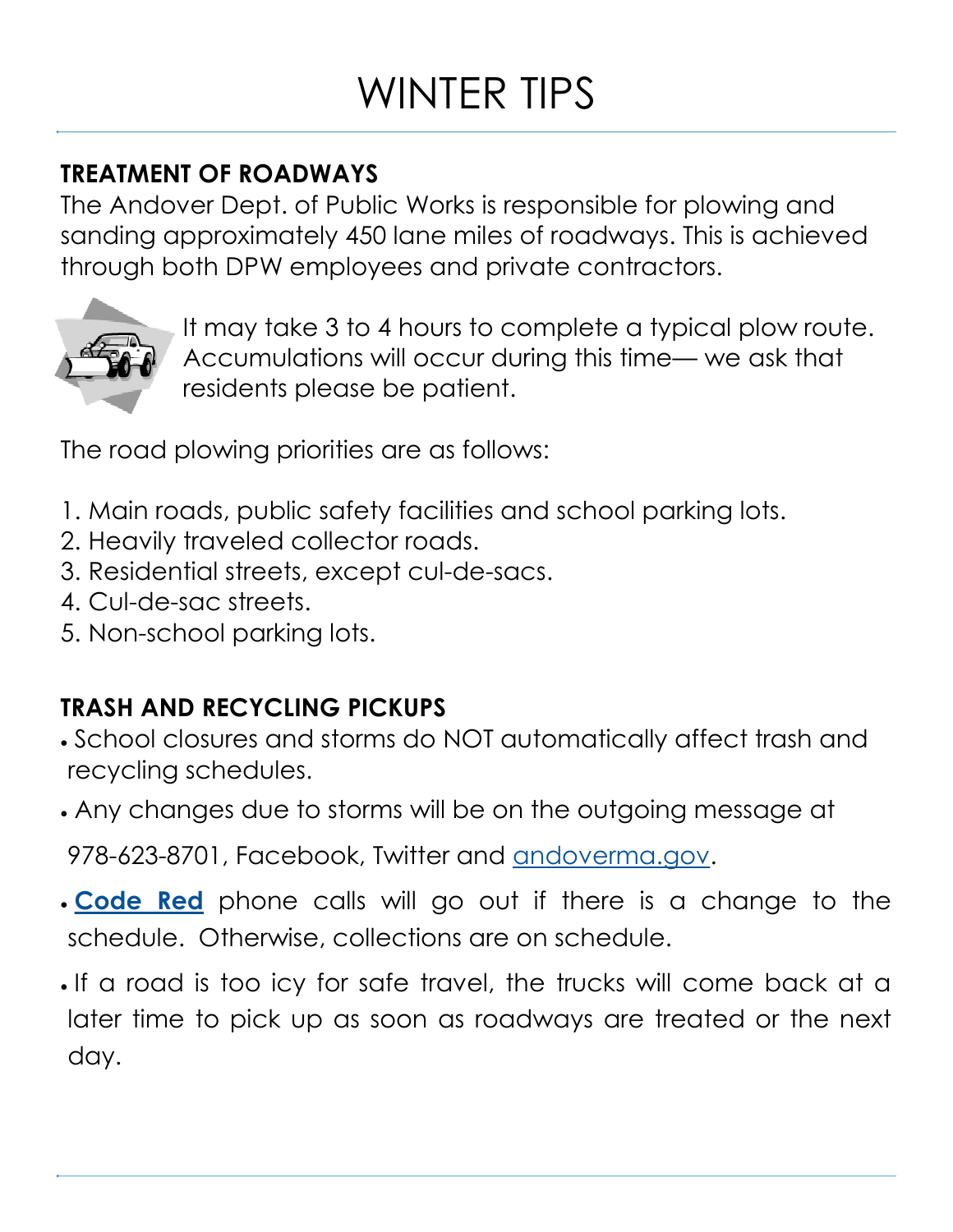# WINTER TIPS

#### **SIDEWALKS**

Town crews normally do not begin plowing sidewalks until all road clearing operations are completed. Snow and ice removal on the sidewalks in the downtown Central Business District are the responsibility of the property owners. Parking on sidewalks is strictly prohibited.

#### **OBSTRUCTIONS**

It is highly suggested that any obstructions on a resident's private property, close to the roadway, be marked as to be visible by the snow and ice removal crews. Such obstructions include, but are not limited to: mailboxes, lawn ornaments and rocks/boulders. Snow stakes with reflectors are a suggested method of marking.

#### **SNOW REMOVAL**

Snow-blowing, plowing, or shoveling snow from any private property into or across the street is both dangerous and illegal.

Vehicles blocking the end of driveways impeding the Town's snow removal operations are subject to being towed.



### **PRIVATE ROADWAYS**

The Town will not conduct snow and ice removal operations on private roadways, unless the Town, in certain instances, has agreed with the appropriate party to assume these responsibilities.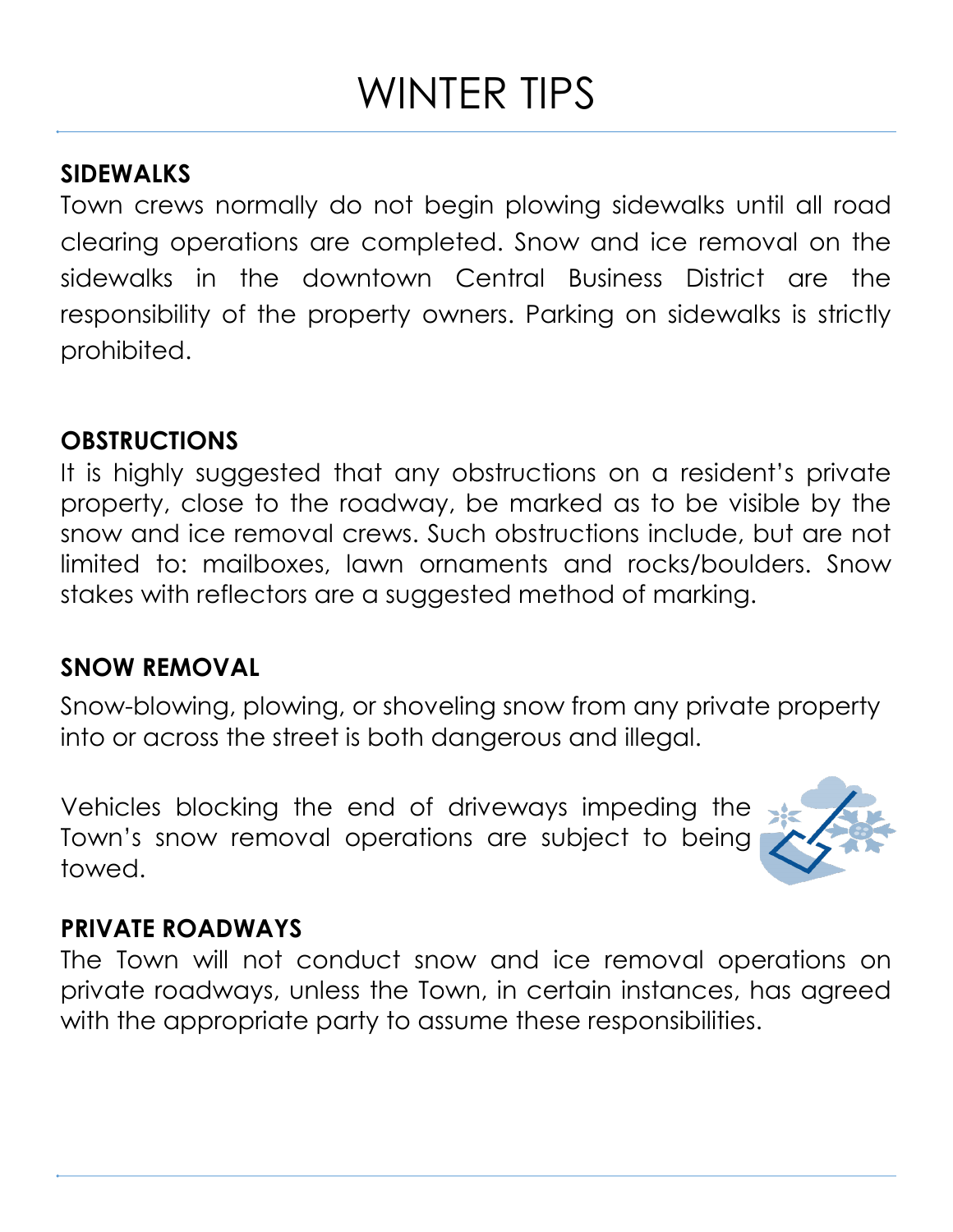# WINTER TIPS

#### **WINTER PARKING BAN**



When authorized by the Chief of Police or his designee, a Declared Snow Emergency Parking Ban will be in effect on all Town streets until the snow emergency has been lifted.

During a snow emergency "parking ban" there shall be **NO PARKING**  at any time on any streets except by Fire, Police, Public Works, other Public Safety vehicles and public utility repair vehicles. Also, NO VEHICLE shall be parked or positioned in such a manner as to interfere with the snow removal or sanding operation. Any vehicle in violation of this section shall be ticketed and will be towed at the expense of the owner.

*Unsure if it is a Snow Emergency? Please check:* 

- Cable Access (Comcast-22 or FIOS-45)
- [Andover Website](http://www.andoverma.gov)
- [Public Safety Page](https://andoverma.gov/252/Police)
- [Andover Storm Center](https://andoverma.gov/731/Storm-Center)
- Social Media, Andover DPW
- Call Highway Dept. 978-623-8800

#### **REDUCE SPEED**

Please reduce your speed while driving in snow and ice conditions. Speed is the #1 cause of most accidents during the winter. Passing any vehicle during storm conditions is extremely dangerous – especially passing plows or sanders.

*Sand Barrels are placed around town for your convenience. Please only take what you need. For your safety please try to do this PRIOR to the arrival of a storm***.**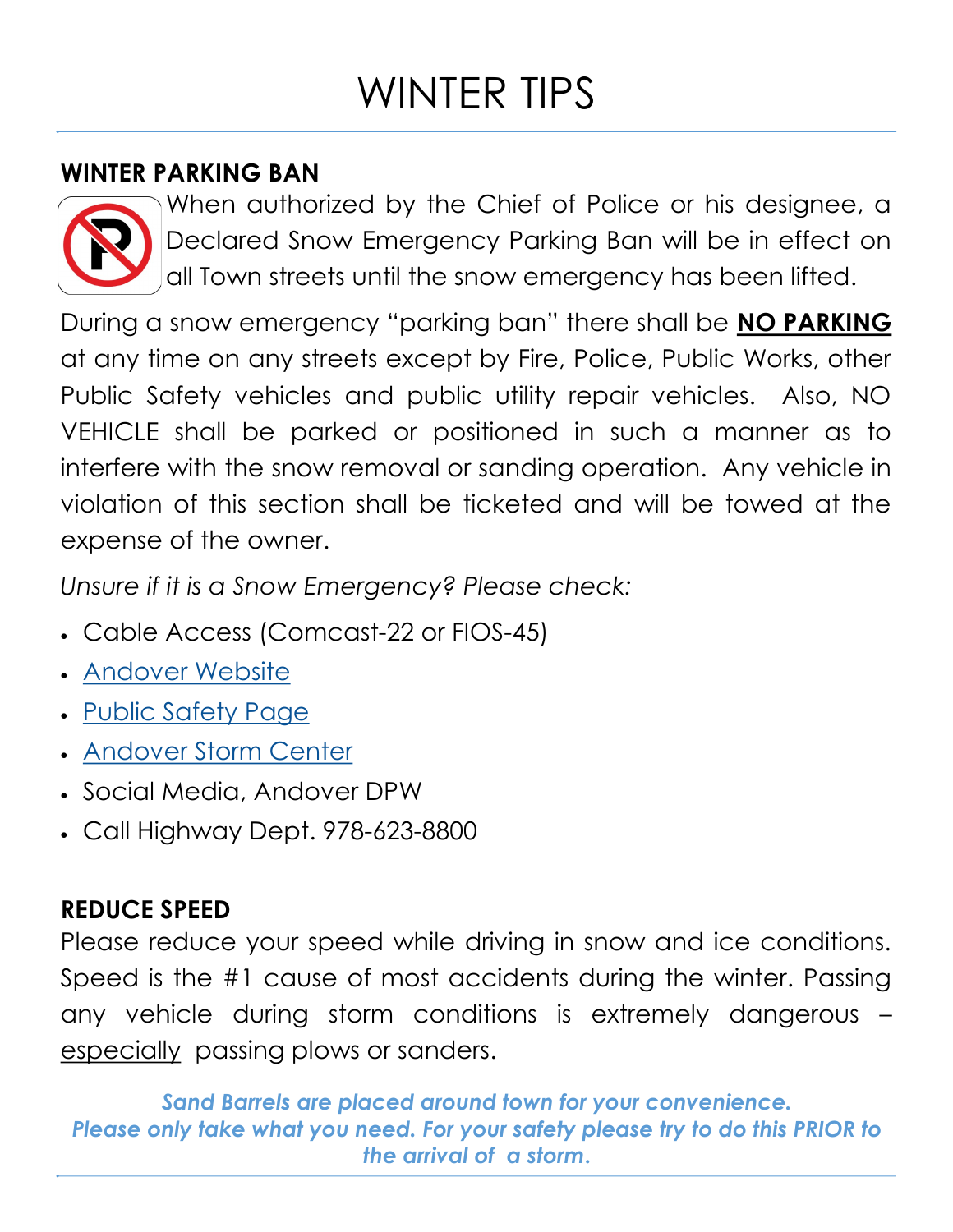## SNOW FAQ's

#### *Why do I see plows going past my house with their blade up?*

Plows going to or from their assigned route will have their plows up.

#### *Why does it seem like my street is always last?*

You may not live on a main road. For the safety of the Fire & Police Departments, we ask that the snow plow drivers all work their assigned routes from the MAIN roads feeding out to the secondary roads and then the dead end streets and cul-de-sacs.

#### *What happens if my trash and recycling gets buried under a snow bank?*

Residents are responsible for ensuring their trash and recycling is accessible for the drivers. The Town of Andover and its trash and recycling vendors are not responsible for this.

#### *Why do workers spray liquid onto the roadways before a big storm arrives?*

It may seem dangerous to add liquid to a road that might freeze, but the liquid is calcium chloride, which will prevent snow from sticking to the road and prevent frost and black ice.

#### *Where can I pick up sand?*

Sand Barrels are placed around town for your convenience. Please only take what you need. Residents can also pick up sand at the Municipal Services Facility at 5 Campanelli Drive. For your safety, please try to do this PRIOR to the arrival of a storm.